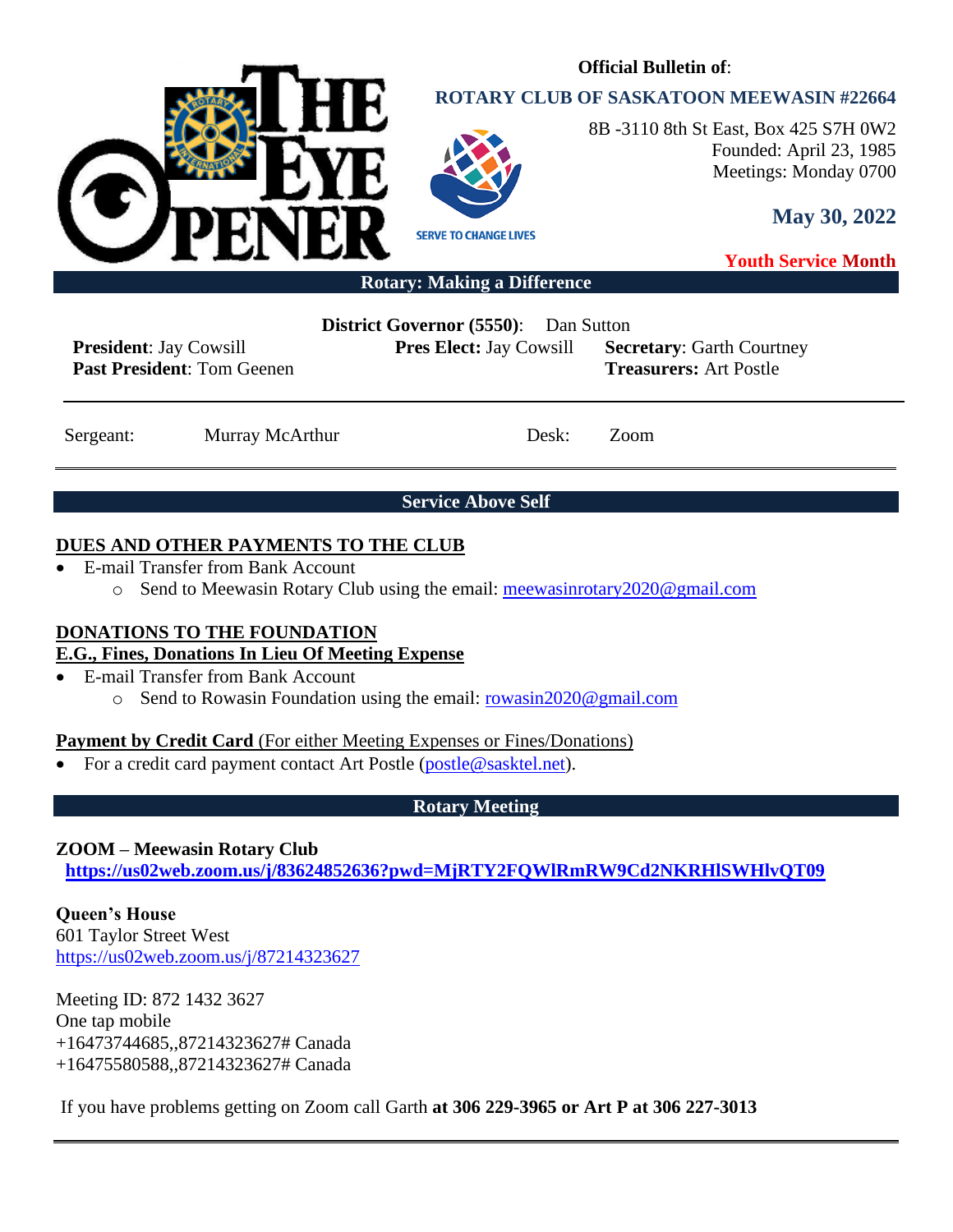**Call to Order:** The Chair opened the meeting at 0700, or thereabouts.

**Attendance:** There were 17 dedicated members who enjoyed a morning of fellowship with their fellow Rotarians and guests.

**Guests**: Cristin Dorgan Lee, Anne Luross



The Sergeant found funds for the Foundation from members for: For a bad joke; for not donating a backpack and not a cell phone to John; For driving 44-50 km to the meeting donate \$1.00; for 30-40 km = \$2.00; 10-20 km = \$300; f For less than 10 km = \$5.00; For cell phone ringing;



Murray for having osteo-arthritis in spine; Hari for buying new car; John for the great hockey on TV; Donna for changing from speaking about our kids to speaking about our aches and pains; Les for success of grandkids at hockey tournament last weekend; Ron for granddaughter's great hcocky tournament; Art for grandson's completing full 42 Km in Saskatoon marathon; John for Nancy's parents  $75<sup>th</sup>$  anniversary.

#### **Announcements**



### **1) EDADZ BACKPACK Drop Off**

- a) You can Drop off items at John Benesh's Office.
- b) There is a Box in the reception area
- c) Any bag is OK, not just back packs.
- d) Your may bring the backpacks to the meeting to give to John B.

### 2) **Meewasin Valley Clean Up – Saturday, April 30th** .

- **a)** Several members and family cleared Rotary Park of refuse and leavings.
- **b**) Check out the Meewasin Facebook page for pictures. -- <https://www.facebook.com/meewasinrotary/>

#### **3) Meewasin Rotary-Saskatoon Food Bank Service Project**

- a) Address: 2510 Jasper Ave S, Bay 7 (Same building as Kelly's Kafe)
- b) NEXT Opportunity:
	- i) **Saturday, June 4 – Volunteers needed** --
	- ii) Saturday, June 18 Volunteers needed
- c) Contact Garth to sign up Rotarians, Family and Friends welcome
- d) Last Week we had 4 students come for Community Service Hours

#### **4) Cell Phones**

- a) John Benesh is collecting smart phones for the Mother and Baby centre. They will be used by mothers for appointments, etc.
- b) Drop off at Benesh, Bitz and company Quebec Avenue.

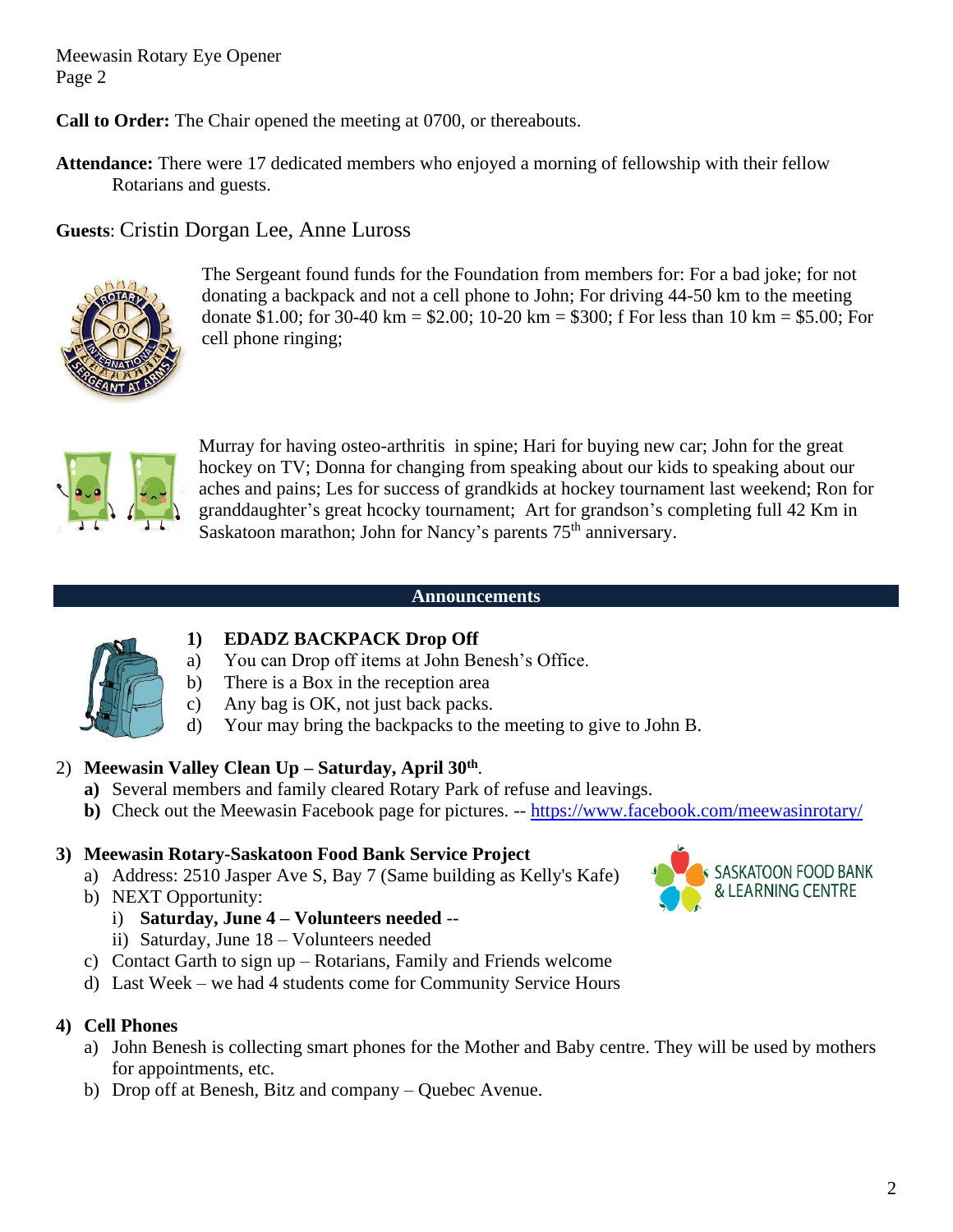#### **5) Lobsterfest – Save the Dates June 9 and 10**

- a) June 9 and 10 at the Gordie Howe Centre.
- b) 250 per night maximum
- c) Tickets will be online
- d) NEED to sell tickets. Not even half of 500 are sold yet.
- e) JUNE 2 is the deadline.
- 6) St John's Community garden
	- a) They have planted 350 potatoes. The new Canadians are very involved in the planting and maintenance.
	- b) They can water their plants with the irrigation system.
- 7) Queen's House Donation
	- a) Club donated \$250 to support the technology.

#### **Club Business**

#### MOTION: Nutrien Wonder Hub

That the Club donate \$3600 in four installments of \$900 over the year to sponsor youth nights. CARRIED Mover/Seconder: Ron/Ian

#### **Program**

Cristin Dorgan Lee, Principal of St Michael's Community School. Cristin will be speaking on the Indigenous Land Based Learning Centre. The school is a centre of excellence for the Metis. She started as a music teacher and started the fiddle program.

The school has had a great relationship with the Club for many years.





The Metis School of Excellence means that everything is looked at through the views of the Metis.

The School has a large plot of land. They are looking at ways of authentic ways learning. 90% of students are Metis.

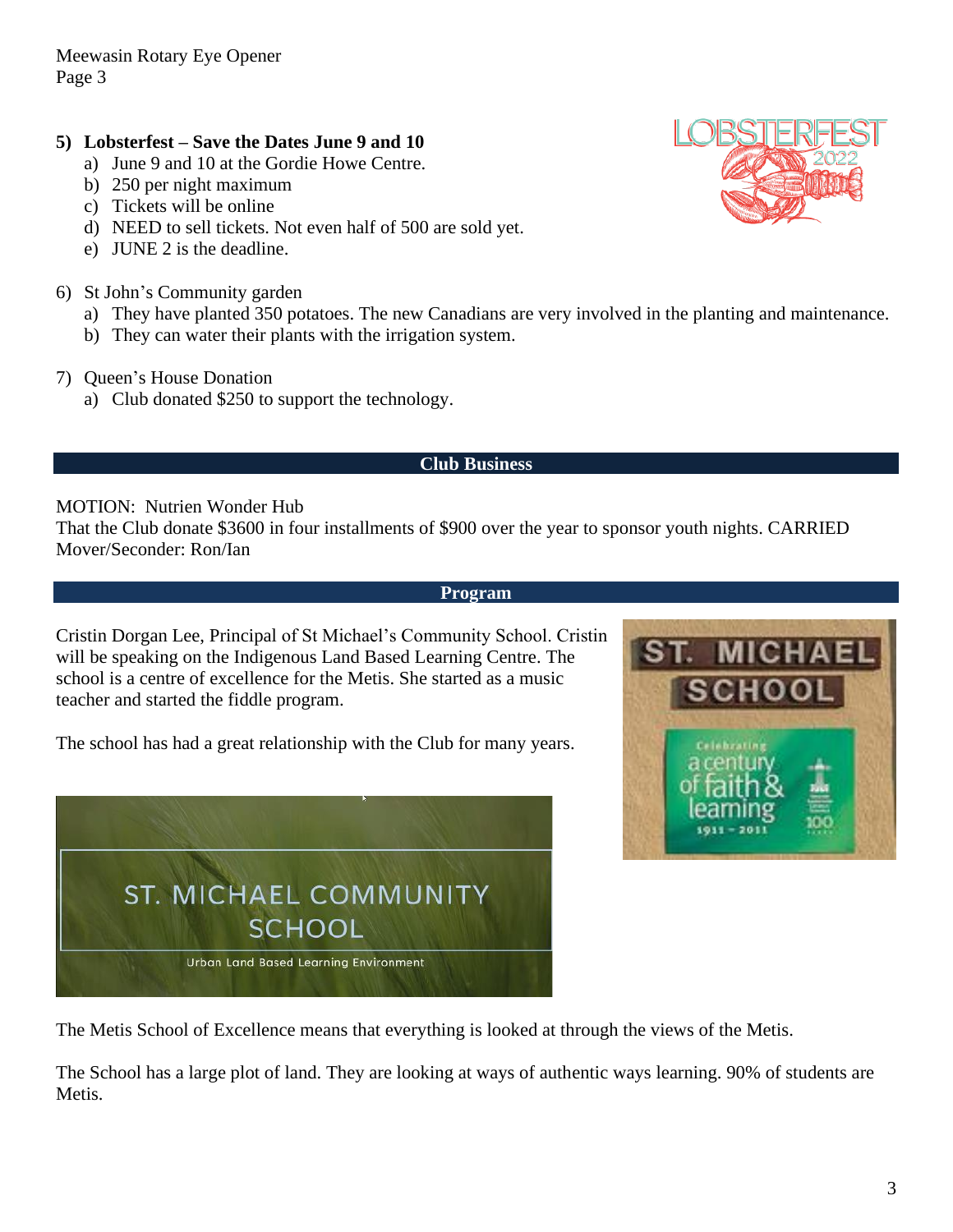We are a Metis School of Excellence and a community School Over 90% of students are Indigenous Over 80% of families subsist below the poverty line. Authentically permeate our Faith and Metis perspectives.







#### **TRUTH AND RECONCILIATION**

#10 - funding to close the educational gap in 1 generation; develop culturally appropriate curriculum

#### METIS SCHOOL OF EXCELLENCE

We permeate our learning environment with Metis ways of know and Metis perspectives.

#### **LAND BASED LEARNING**

Culturally appropriate learning from the land. Living in harmony with the land and understanding our connection to the land.

#### **UNDRIP**

Dignity and well-being of the indigenous peoples. Indigenous peoples have the right to maintain and strengthen their distinctive spiritual relationship with the land.

#### **FOOD SOVEREIGNTY**

Right of peoples to healthy and culturally appropriate good produced through ecologically sound and sustainable methods

The are proposed a land based learning opportunity. This also ties into Food Sovereignty.

Ź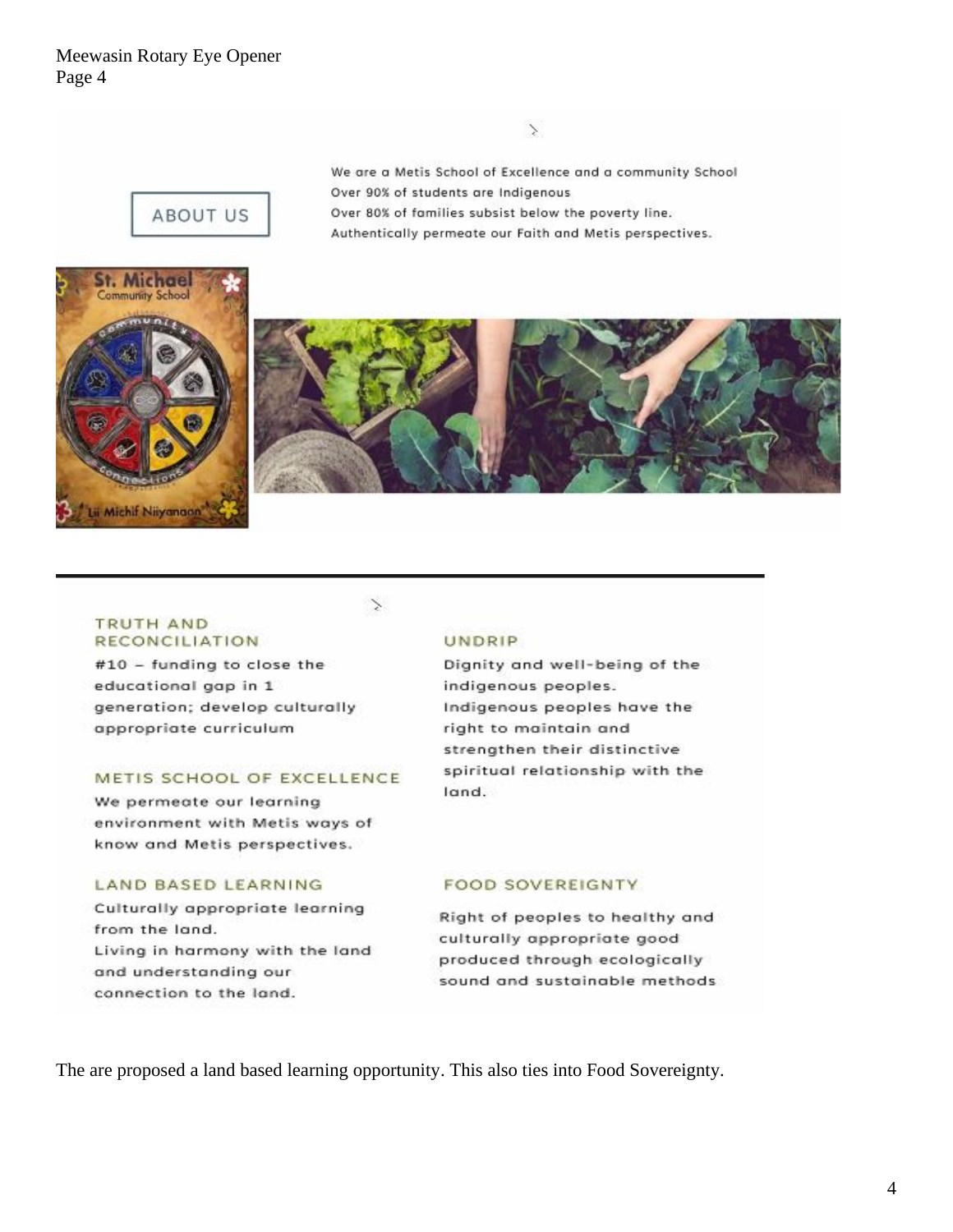# SOLUTION

## **CULTURAL ENVIRONMENT**

Cultural teaching from the land

### **FAMILY ENGAGEMENT**

Space for families to harvest food and gather medicines

## **FOOD SOVEREIGNTY**

#### **ELDERS**

Collaboration between home and school for culturally appropriate food.

Our Elders and Knowledge keepers were consulted in the planning of the space

The front of the school will be amended with plants, a buffalo and a red river cart to tie to their culture.

The back will be converted to garden boxes for the growth of plants. They will plant vegetables, tobacco, sage and other herbs and medicines.

There will also be area for Teepees, performance of Fiddlers and for events, and a learning space.

On the side will be Saskatoon bushes.

The plan was developed with input by Elders, students, community members.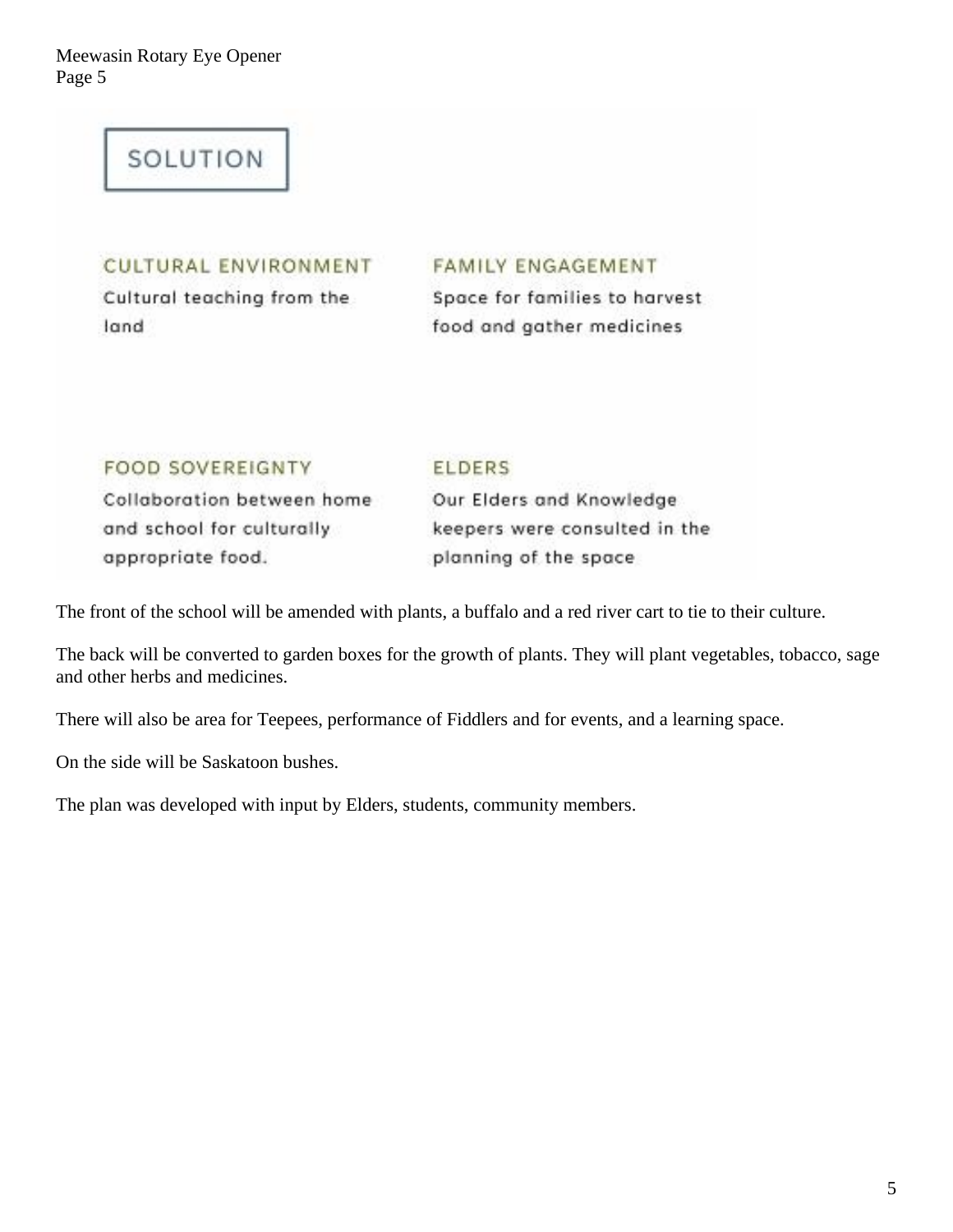## **CULTURALLY RESPONSIVE** PLANNING

**Medicines** Elder & Knowledge Keeper quidance

## **FOOD SOVEREIGNTY**

We believe people need more products specifically dedicated to this niche market

## LEARNING ENVIRONMENT

Minimalist and easy to use

Phase  $1$  – Front of School = \$15,000 Phase 2 -- \$55,000

Total  $\text{Costs} = $70,000$ 

School Funds  $= $5000$ Financing secured - \$10K in kind (equipment, etc.) To raise =  $$55,000$ 

 $Materials = $30,000$ Labour and other costs  $= $25,000$ 

They have approached AMSIS for funds. They have also approached other organisations and are working with the GCSD Foundation.

### **Learning the Land is more than an outdoor education program.**

It is about learning from the land and understanding our connection to it. Understanding our connection will give life to what the land can teach us, how it communicates with us and how it looks after all life upon it. The land has a way to strengthen all things.

### **Understanding Who We Are and Where We Come From**

Every culture, no matter their location, is connected to the environment. It is that connection where cultures teach their people how their traditional ways connect and respect all things in their environment. Indigenous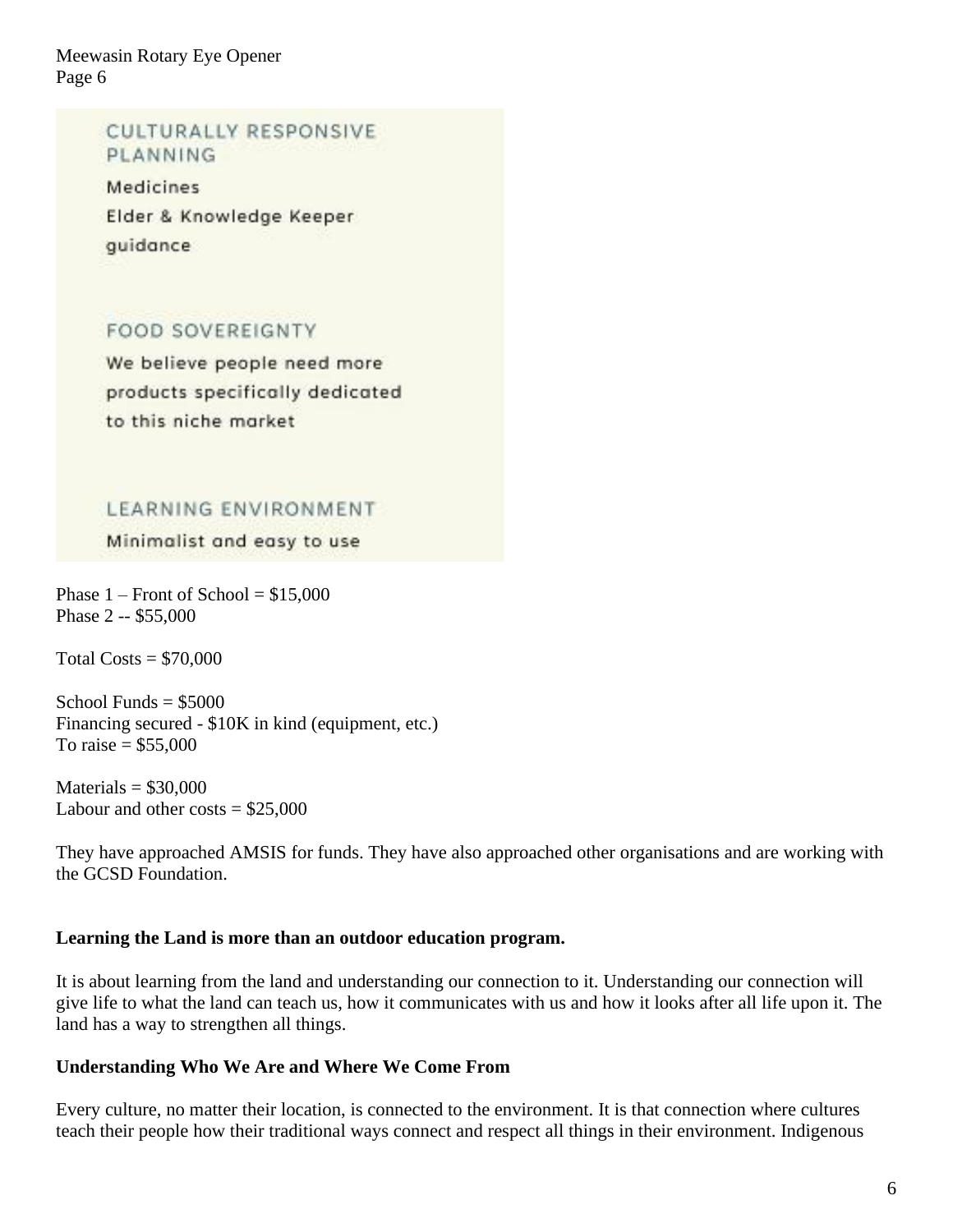cultures have lived off the land for centuries so traditional knowledge and connection is deeply rooted in the original relationships.

#### **Physical Connection**

Earliest cultures have a traditional way to use land and what is upon it. The obvious being using the land to make things such as shelter and tools to aid in tasks for living off the land. Cultures have a traditional diet which includes immense knowledge of plants, animals and their properties. Traditional stories tell the generations about the connections, significance of symbolism that connect their culture to the land. By observing the land and how it speaks cultures have learned how to move with and respect

#### **Spiritual Connection**

Local Indigenous cultures have a common belief that the earth is alive and that all things are related. The respect that the cultures teach us to show is essentially that spirit we give to all things. When we acknowledge it's spirit, when we communicate to it and respect it, it becomes alive. The respect that we show to other things is embedded in the ways our cultural groups have been taught for generations.

Culture teaches us how to communicate with all things including the land. Before we can really see how a relationship with the land is fostered, we must understand culture in a way that is all encompassing of the knowledge and belief systems.

#### **Through a process of inquiry-based learning, each student is given the opportunity to define themselves as Nation Builders.**

Education is the key to walking on this journey of reconciliation. Teachers in particular have a sacred responsibility to ensure that all their children, regardless of their heritage, are able to think about four key questions throughout their education: **"Where do I come from?"**, **"Where am I going?"**, **"Why am I here?"**, and most importantly, **"Who am I?"**

**LEARNING THE LAND** 

# **Inherent & Treaty Rights**

Supports research into differing worldviews and understandings of the land

Explores rights and responsibilities to the land

Supports activism and advocacy

# Inquiry-Based\_

Supports inquiry and reflection

Encourages deeper questions & imagination to solve real world problems

Supports capacities for students and teachers to engage in project based learning

# **Engaging**

Seeks locally developed learning possibilities and potentials

Encourages a sense of play & explorations on the land

Teaches communication and collaboration skills

# **Culture & Language**

Language and culture revitalization efforts take place in relation to the land

Supports local protocols, ceremonies, and cultural teachings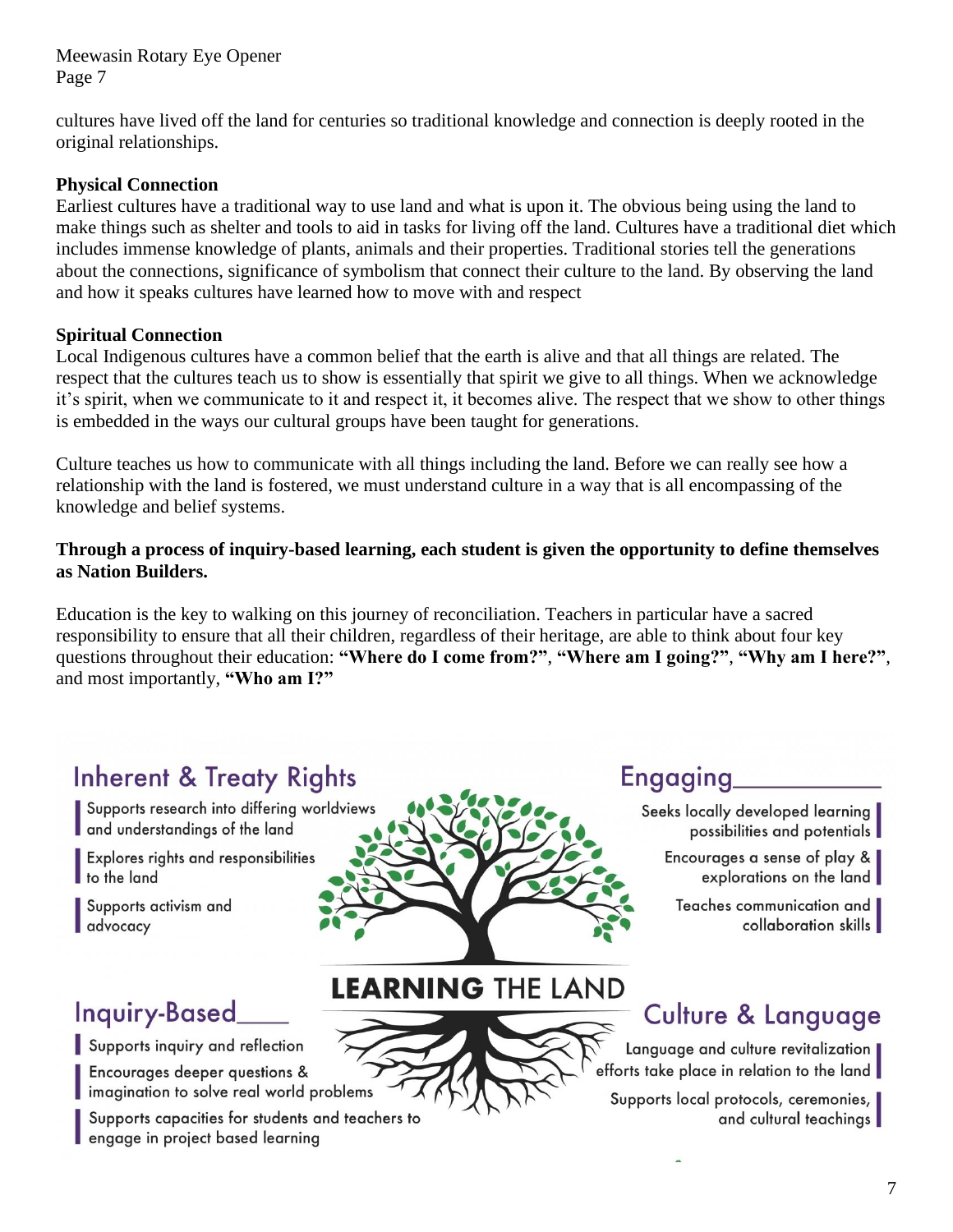#### **Upcoming Meetings**

| <b>Date</b> | <b>Speaker and Topic</b>                                                                   |  |  |
|-------------|--------------------------------------------------------------------------------------------|--|--|
|             |                                                                                            |  |  |
| <b>May</b>  | <b>Youth Service</b>                                                                       |  |  |
|             | <b>Organisers: Kessler, Postle, Voldeng</b>                                                |  |  |
| 30          | Cristin Dorgan Lee, Principal of St Michael's Community School. Cristin will be            |  |  |
|             | introduced by Ian Sutherland and thanked by Art Postle. Cristin will be speaking           |  |  |
|             | on the Indigenous Land Based Learning Centre                                               |  |  |
| June        | <b>Rotary Fellowship</b>                                                                   |  |  |
|             | <b>Organisers: Luross, Ferguson, Whetstone</b>                                             |  |  |
| 6           | Kayla DeMong, Prairie Harm Reduction centre                                                |  |  |
| 13          | Dave Bennett, Friendship Exchanges                                                         |  |  |
| 20          | Dave Newman, How Rotary Peace Fellowships are an effective way for your club $\&$ D5550 to |  |  |
|             | contribute to Positive Peace in our troubled world, local to global                        |  |  |
| 27          | Russell Wangersky, Star Phoenix and Leader Post, Media and Social Media literacy           |  |  |
|             |                                                                                            |  |  |

#### **Events**

| <b>Date</b> | Event       |          | <b>Rotary Club</b> Information/Contact |
|-------------|-------------|----------|----------------------------------------|
|             |             |          |                                        |
| June $9-10$ | Lobsterfest | Meewasin | Ron Loopkey                            |
|             |             |          |                                        |

#### **Welcome Song**

We welcome you today Good fellowship 'twill be We're glad you chose to begin your day With Meewasin Rotary

We hope that you will return And join with us again Fellowship at breakfast time With Meewasin Rotary

#### **4-WAY TEST**

Is it the Truth? Is it Fair to all concerned? Will it build Goodwill and Better Friendships? Will it be Beneficial to all concerned?

#### **ROTARY GRACE**

O Lord and giver of all good We thank you for our daily food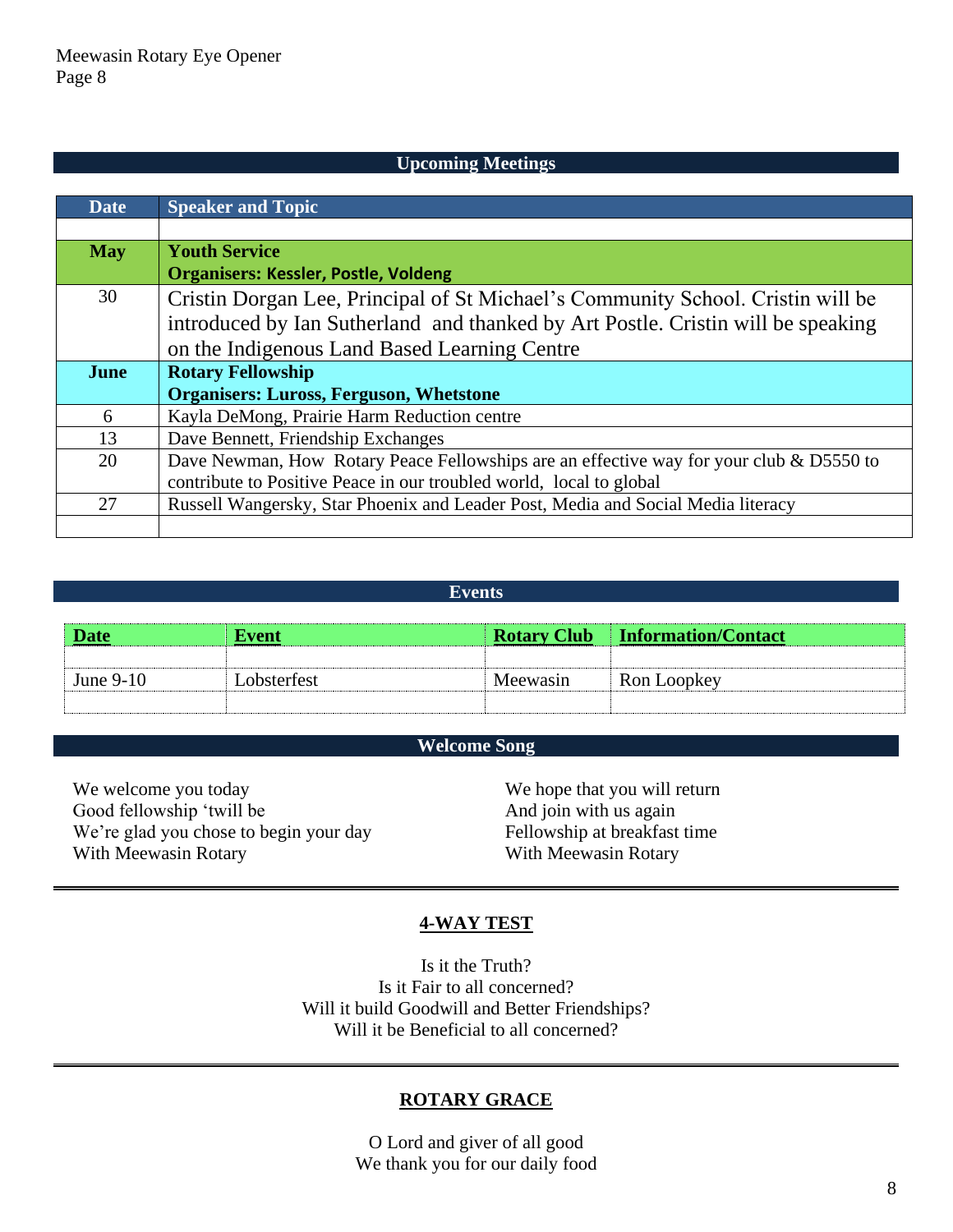May Rotary friends and Rotary ways Help us to serve Thee all our days

# **COMMITTEES FOR 2021-2022**

#### **Administration—Meeting administration (program, facilities, meals, supplies)**

Courtney (Chair and Club Secretary), Peterson (Asst. Club Secretary), Postle (Club Treasurer), Ferguson, Tenaski, Voldeng

**Social—Sub-committee of Administration Committee Planning and organization of club social events** Klause, Loopkey

# **Foundation—Foundation donations, member recognition**

Bailey (Chair), Fisher, Wilson

#### **Indigenous Relations—In support of a District 5550 initiative** Cowsill, Nair

#### **Literacy—In support of a Rotary International initiative**

Postle (Chair), Clements, Stefiuk

#### **Membership—Membership recruitment, engagement, and retention**

Club members as a whole

#### **Public Relations—Club and event promotion, communications, website management**

Luross (Chair and Website Administrator), Whetstone (Eyeopener Editor), Birkmaier-Tillotson, Bwaya, Mundi, Pagliarini

#### **Service—Club charitable giving, foundation grant applications**

Benesh (Chair), Geenan, Howland, Sutherland

#### **Youth—Youth exchanges, adventure programs, school programs**

Kessler (Chair), McArthur, Muir, Paproski, Peterson

#### **Officers and Directors – 2021-2022**

#### **Board Executive/Officers:**

President: Jay Cowsill Past President Tom Geenen President Elect Jay Cowsill Treasurer Art Postle Secretary Garth Courtney Ass't Secretary Nicole Peterson

**Directors:** John Benesh Leanne Kessler Glen Bailey John Luross